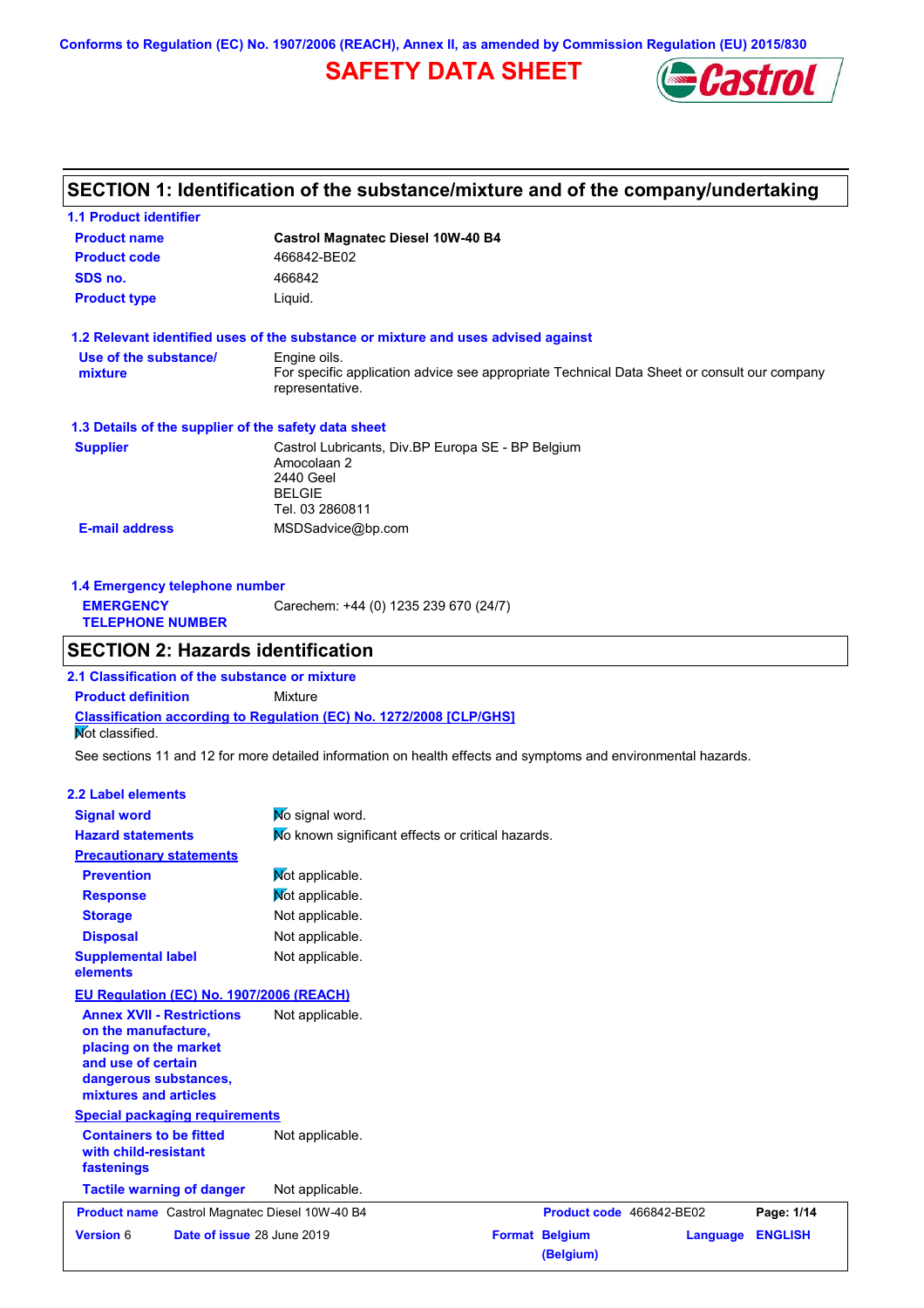# **SECTION 2: Hazards identification**

| 2.3 Other hazards                                                                                                        |                                                                                                                                                                                                                                                                                                                                                                        |
|--------------------------------------------------------------------------------------------------------------------------|------------------------------------------------------------------------------------------------------------------------------------------------------------------------------------------------------------------------------------------------------------------------------------------------------------------------------------------------------------------------|
| <b>Results of PBT and vPvB</b><br>assessment                                                                             | Product does not meet the criteria for PBT or vPvB according to Regulation (EC) No. 1907/2006,<br>Annex XIII.                                                                                                                                                                                                                                                          |
| <b>Product meets the criteria</b><br>for PBT or vPvB according<br>to Regulation (EC) No.<br><b>1907/2006, Annex XIII</b> | This mixture does not contain any substances that are assessed to be a PBT or a vPvB.                                                                                                                                                                                                                                                                                  |
| Other hazards which do<br>not result in classification                                                                   | Defatting to the skin.<br>USED ENGINE OILS<br>Used engine oil may contain hazardous components which have the potential to cause skin<br>cancer.<br>See Toxicological Information, section 11 of this Safety Data Sheet.<br>Experimental data on one or more of the components has been used to determine all or part of<br>the hazard classification of this product. |

## **SECTION 3: Composition/information on ingredients**

Mixture

#### **3.2 Mixtures**

**Product definition**

| Highly refined base oil (IP 346 DMSO extract < 3%). Proprietary performance additives.        |                                                                                        |           |                                                                    |             |
|-----------------------------------------------------------------------------------------------|----------------------------------------------------------------------------------------|-----------|--------------------------------------------------------------------|-------------|
| <b>Product/ingredient</b><br>name                                                             | <b>Identifiers</b>                                                                     | $\%$      | <b>Regulation (EC) No.</b><br>1272/2008 [CLP]                      | <b>Type</b> |
| Distillates (petroleum), hydrotreated<br>heavy paraffinic                                     | REACH #: 01-2119484627-25<br>EC: $265-157-1$<br>CAS: 64742-54-7<br>Index: 649-467-00-8 | ≥75 - ≤90 | Not classified.                                                    | $[2]$       |
| Distillates (petroleum), solvent-<br>dewaxed heavy paraffinic                                 | REACH #: 01-2119471299-27<br>$EC: 265-169-7$<br>CAS: 64742-65-0<br>Index: 649-474-00-6 | ≤10       | Not classified.                                                    | $[2]$       |
| Phosphorodithioic acid, mixed O.O-bis<br>(1,3-dimethylbutyl and iso-Pr) esters.<br>zinc salts | REACH #: 01-2119493626-26<br>EC: 283-392-8<br>CAS: 84605-29-8                          | ≤3        | Skin Irrit. 2, H315<br>Eye Dam. 1, H318<br>Aquatic Chronic 2, H411 | $[1]$       |
| Osa Osatian dO fantha full taut af tha 11 atatamanta dealanad ahaus.                          |                                                                                        |           |                                                                    |             |

**See Section 16 for the full text of the H statements declared above.**

## **Type**

[1] Substance classified with a health or environmental hazard

[2] Substance with a workplace exposure limit

[3] Substance meets the criteria for PBT according to Regulation (EC) No. 1907/2006, Annex XIII

[4] Substance meets the criteria for vPvB according to Regulation (EC) No. 1907/2006, Annex XIII

[5] Substance of equivalent concern

[6] Additional disclosure due to company policy

Occupational exposure limits, if available, are listed in Section 8.

### **SECTION 4: First aid measures**

| 4.1 Description of first aid measures |                                                                                                                                                                                                                                                   |
|---------------------------------------|---------------------------------------------------------------------------------------------------------------------------------------------------------------------------------------------------------------------------------------------------|
| <b>Eye contact</b>                    | In case of contact, immediately flush eyes with plenty of water for at least 15 minutes. Eyelids<br>should be held away from the eyeball to ensure thorough rinsing. Check for and remove any<br>contact lenses. Get medical attention.           |
| <b>Skin contact</b>                   | Wash skin thoroughly with soap and water or use recognised skin cleanser. Remove<br>contaminated clothing and shoes. Wash clothing before reuse. Clean shoes thoroughly before<br>reuse. Get medical attention if irritation develops.            |
| <b>Inhalation</b>                     | Winhaled, remove to fresh air. In case of inhalation of decomposition products in a fire,<br>symptoms may be delayed. The exposed person may need to be kept under medical<br>surveillance for 48 hours. Get medical attention if symptoms occur. |
| <b>Ingestion</b>                      | Do not induce vomiting unless directed to do so by medical personnel. Get medical attention if<br>symptoms occur.                                                                                                                                 |
| <b>Protection of first-aiders</b>     | No action shall be taken involving any personal risk or without suitable training. It may be<br>dangerous to the person providing aid to give mouth-to-mouth resuscitation.                                                                       |

### **4.2 Most important symptoms and effects, both acute and delayed**

| <b>Product name</b> Castrol Magnatec Diesel 10W-40 B4 |                                   | <b>Product code</b> 466842-BE02 |                       | Page: 2/14       |  |
|-------------------------------------------------------|-----------------------------------|---------------------------------|-----------------------|------------------|--|
| <b>Version 6</b>                                      | <b>Date of issue 28 June 2019</b> |                                 | <b>Format Belgium</b> | Language ENGLISH |  |
|                                                       |                                   |                                 | (Belgium)             |                  |  |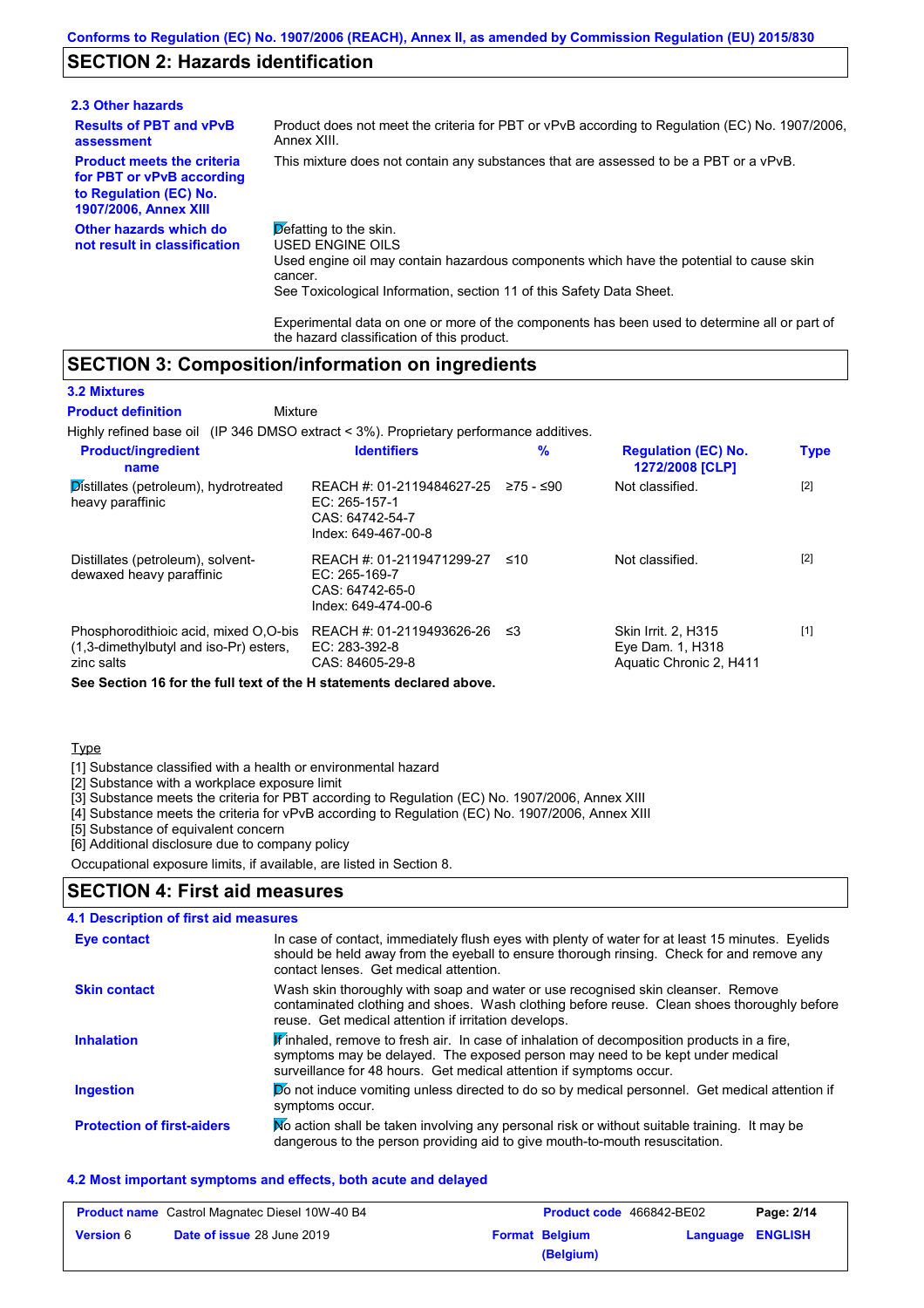# **SECTION 4: First aid measures**

|                                       | See Section 11 for more detailed information on health effects and symptoms.                                               |  |  |  |
|---------------------------------------|----------------------------------------------------------------------------------------------------------------------------|--|--|--|
| <b>Potential acute health effects</b> |                                                                                                                            |  |  |  |
| <b>Inhalation</b>                     | <b>Exposure to decomposition products may cause a health hazard.</b> Serious effects may be<br>delayed following exposure. |  |  |  |
| <b>Ingestion</b>                      | No known significant effects or critical hazards.                                                                          |  |  |  |
| <b>Skin contact</b>                   | Defatting to the skin. May cause skin dryness and irritation.                                                              |  |  |  |
| Eye contact                           | Mot classified as an eye irritant. Based on data available for this or related materials.                                  |  |  |  |
|                                       | Delayed and immediate effects as well as chronic effects from short and long-term exposure                                 |  |  |  |
| <b>Inhalation</b>                     | Overexposure to the inhalation of airborne droplets or aerosols may cause irritation of the<br>respiratory tract.          |  |  |  |
| <b>Ingestion</b>                      | Ingestion of large quantities may cause nausea and diarrhoea.                                                              |  |  |  |
| <b>Skin contact</b>                   | Prolonged or repeated contact can defat the skin and lead to irritation and/or dermatitis.                                 |  |  |  |
| Eye contact                           | Potential risk of transient stinging or redness if accidental eye contact occurs.                                          |  |  |  |
|                                       |                                                                                                                            |  |  |  |

**4.3 Indication of any immediate medical attention and special treatment needed**

Notes to physician **Treatment should in general be symptomatic and directed to relieving any effects.** In case of inhalation of decomposition products in a fire, symptoms may be delayed. The exposed person may need to be kept under medical surveillance for 48 hours.

## **SECTION 5: Firefighting measures**

| 5.1 Extinguishing media                                                                                                                                                                                 |                                                                                                                                                                                                                                                                                                                                                                   |  |
|---------------------------------------------------------------------------------------------------------------------------------------------------------------------------------------------------------|-------------------------------------------------------------------------------------------------------------------------------------------------------------------------------------------------------------------------------------------------------------------------------------------------------------------------------------------------------------------|--|
| <b>Suitable extinguishing</b><br>media                                                                                                                                                                  | In case of fire, use foam, dry chemical or carbon dioxide extinguisher or spray.                                                                                                                                                                                                                                                                                  |  |
| <b>Unsuitable extinguishing</b><br>media                                                                                                                                                                | Do not use water jet. The use of a water jet may cause the fire to spread by splashing the<br>burning product.                                                                                                                                                                                                                                                    |  |
| 5.2 Special hazards arising from the substance or mixture                                                                                                                                               |                                                                                                                                                                                                                                                                                                                                                                   |  |
| <b>Hazards from the</b><br>substance or mixture                                                                                                                                                         | In a fire or if heated, a pressure increase will occur and the container may burst.                                                                                                                                                                                                                                                                               |  |
| <b>Hazardous combustion</b><br>Combustion products may include the following:<br>carbon oxides (CO, CO <sub>2</sub> ) (carbon monoxide, carbon dioxide)<br>products<br>nitrogen oxides (NO, $NO2$ etc.) |                                                                                                                                                                                                                                                                                                                                                                   |  |
| 5.3 Advice for firefighters                                                                                                                                                                             |                                                                                                                                                                                                                                                                                                                                                                   |  |
| <b>Special precautions for</b><br>fire-fighters                                                                                                                                                         | No action shall be taken involving any personal risk or without suitable training. Promptly<br>isolate the scene by removing all persons from the vicinity of the incident if there is a fire.                                                                                                                                                                    |  |
| <b>Special protective</b><br>equipment for fire-fighters                                                                                                                                                | Fire-fighters should wear appropriate protective equipment and self-contained breathing<br>apparatus (SCBA) with a full face-piece operated in positive pressure mode. Clothing for fire-<br>fighters (including helmets, protective boots and gloves) conforming to European standard EN<br>469 will provide a basic level of protection for chemical incidents. |  |

## **SECTION 6: Accidental release measures**

#### **6.1 Personal precautions, protective equipment and emergency procedures**

| For non-emergency<br>personnel          | No action shall be taken involving any personal risk or without suitable training. Evacuate<br>surrounding areas. Keep unnecessary and unprotected personnel from entering. Do not touch<br>or walk through spilt material. Floors may be slippery; use care to avoid falling. Put on<br>appropriate personal protective equipment.                                                  |
|-----------------------------------------|--------------------------------------------------------------------------------------------------------------------------------------------------------------------------------------------------------------------------------------------------------------------------------------------------------------------------------------------------------------------------------------|
| For emergency responders                | Entry into a confined space or poorly ventilated area contaminated with vapour, mist or fume is<br>extremely hazardous without the correct respiratory protective equipment and a safe system of<br>work. Wear self-contained breathing apparatus. Wear a suitable chemical protective suit.<br>Chemical resistant boots. See also the information in "For non-emergency personnel". |
| <b>6.2 Environmental</b><br>precautions | Avoid dispersal of spilt material and runoff and contact with soil, waterways, drains and sewers.<br>Inform the relevant authorities if the product has caused environmental pollution (sewers,<br>waterways, soil or air).                                                                                                                                                          |

#### **6.3 Methods and material for containment and cleaning up**

**Small spill**

Stop leak if without risk. Move containers from spill area. Absorb with an inert material and place in an appropriate waste disposal container. Dispose of via a licensed waste disposal contractor.

| <b>Product name</b> Castrol Magnatec Diesel 10W-40 B4 |                                   | <b>Product code</b> 466842-BE02 |                       | Page: 3/14       |  |
|-------------------------------------------------------|-----------------------------------|---------------------------------|-----------------------|------------------|--|
| <b>Version 6</b>                                      | <b>Date of issue 28 June 2019</b> |                                 | <b>Format Belgium</b> | Language ENGLISH |  |
|                                                       |                                   |                                 | (Belgium)             |                  |  |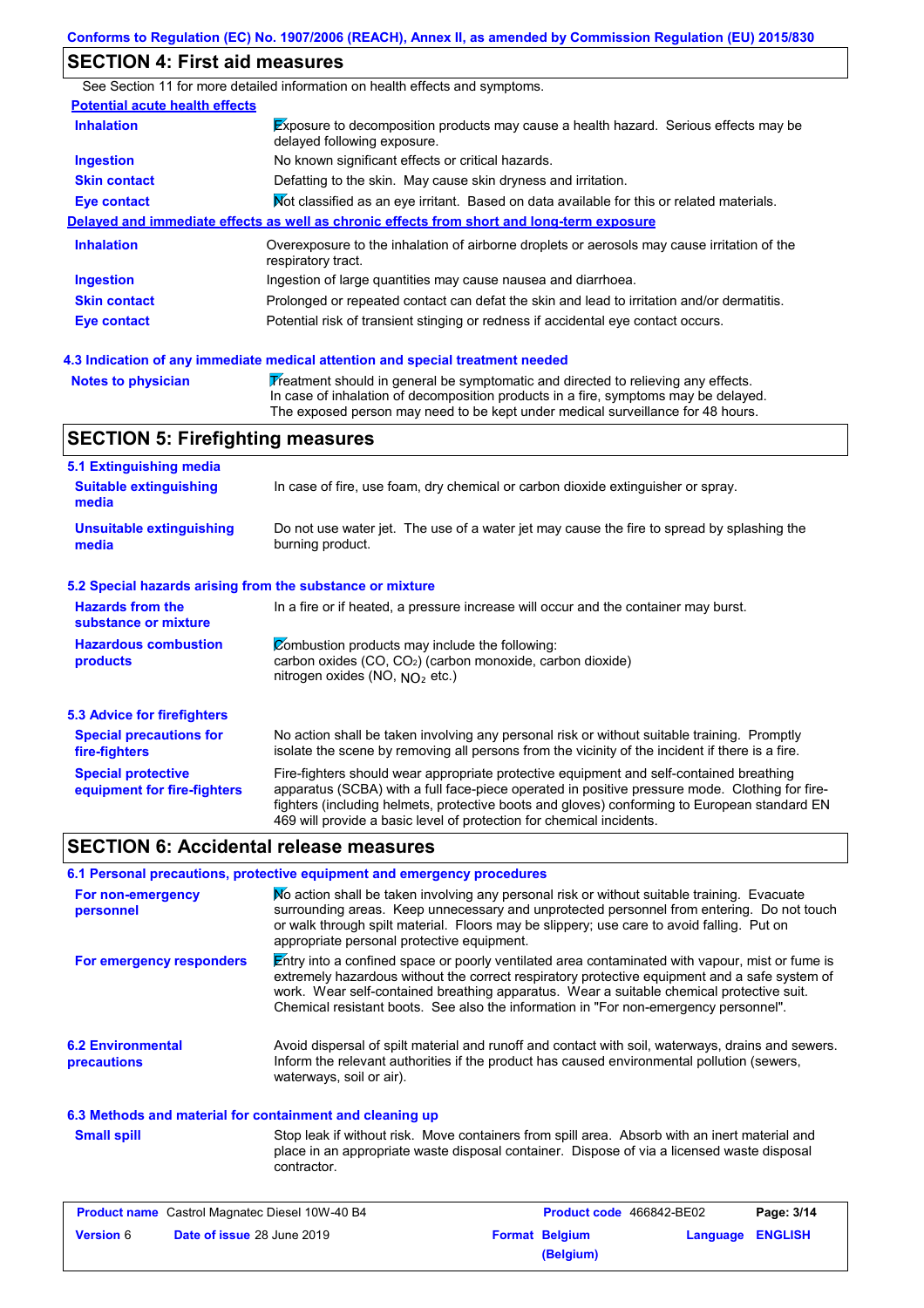# **SECTION 6: Accidental release measures**

| Large spill                               | Stop leak if without risk. Move containers from spill area. Prevent entry into sewers, water<br>courses, basements or confined areas. Contain and collect spillage with non-combustible,<br>absorbent material e.g. sand, earth, vermiculite or diatomaceous earth and place in container<br>for disposal according to local regulations. Dispose of via a licensed waste disposal contractor. |
|-------------------------------------------|------------------------------------------------------------------------------------------------------------------------------------------------------------------------------------------------------------------------------------------------------------------------------------------------------------------------------------------------------------------------------------------------|
| 6.4 Reference to other<br><b>sections</b> | See Section 1 for emergency contact information.<br>See Section 5 for firefighting measures.<br>See Section 8 for information on appropriate personal protective equipment.<br>See Section 12 for environmental precautions.<br>See Section 13 for additional waste treatment information.                                                                                                     |

# **SECTION 7: Handling and storage**

| 7.1 Precautions for safe handling                                                    |                                                                                                                                                                                                                                                                                                                                                                                                                                                                                          |
|--------------------------------------------------------------------------------------|------------------------------------------------------------------------------------------------------------------------------------------------------------------------------------------------------------------------------------------------------------------------------------------------------------------------------------------------------------------------------------------------------------------------------------------------------------------------------------------|
| <b>Protective measures</b>                                                           | <b>Put on appropriate personal protective equipment.</b>                                                                                                                                                                                                                                                                                                                                                                                                                                 |
| <b>Advice on general</b><br>occupational hygiene                                     | Eating, drinking and smoking should be prohibited in areas where this material is handled.<br>stored and processed. Wash thoroughly after handling. Remove contaminated clothing and<br>protective equipment before entering eating areas. See also Section 8 for additional<br>information on hygiene measures.                                                                                                                                                                         |
| <b>7.2 Conditions for safe</b><br>storage, including any<br><i>incompatibilities</i> | Store in accordance with local requiations. Store in a dry, cool and well-ventilated area, away<br>from incompatible materials (see Section 10). Keep away from heat and direct sunlight. Keep<br>container tightly closed and sealed until ready for use. Containers that have been opened must<br>be carefully resealed and kept upright to prevent leakage. Store and use only in equipment/<br>containers designed for use with this product. Do not store in unlabelled containers. |
| Not suitable                                                                         | Prolonged exposure to elevated temperature.                                                                                                                                                                                                                                                                                                                                                                                                                                              |
| 7.3 Specific end use(s)                                                              |                                                                                                                                                                                                                                                                                                                                                                                                                                                                                          |
| <b>Recommendations</b>                                                               | See section 1.2 and Exposure scenarios in annex, if applicable.                                                                                                                                                                                                                                                                                                                                                                                                                          |

# **SECTION 8: Exposure controls/personal protection**

### **8.1 Control parameters**

**Occupational exposure limits**

| <b>Product/ingredient name</b>                               |                                                                                                                                                                                                                                                                                                                                                                                                                                                                                                                                                                                                                                                                                                                                                                                                                                                                                                                                                                                                                            | <b>Exposure limit values</b>                                                                                                                                                                                                                         |  |  |
|--------------------------------------------------------------|----------------------------------------------------------------------------------------------------------------------------------------------------------------------------------------------------------------------------------------------------------------------------------------------------------------------------------------------------------------------------------------------------------------------------------------------------------------------------------------------------------------------------------------------------------------------------------------------------------------------------------------------------------------------------------------------------------------------------------------------------------------------------------------------------------------------------------------------------------------------------------------------------------------------------------------------------------------------------------------------------------------------------|------------------------------------------------------------------------------------------------------------------------------------------------------------------------------------------------------------------------------------------------------|--|--|
| Distillates (petroleum), hydrotreated heavy paraffinic       |                                                                                                                                                                                                                                                                                                                                                                                                                                                                                                                                                                                                                                                                                                                                                                                                                                                                                                                                                                                                                            | Limit values (Belgium).<br>TWA: 5 mg/m <sup>3</sup> 8 hours. Issued/Revised: 10/2002 Form: Mist<br>STEL: 10 mg/m <sup>3</sup> 15 minutes. Issued/Revised: 10/2002 Form: Mist                                                                         |  |  |
| Distillates (petroleum), solvent-dewaxed heavy<br>paraffinic |                                                                                                                                                                                                                                                                                                                                                                                                                                                                                                                                                                                                                                                                                                                                                                                                                                                                                                                                                                                                                            | Limit values (Belgium).<br>TWA: 5 mg/m <sup>3</sup> 8 hours. Issued/Revised: 10/2002 Form: Mist<br>STEL: 10 mg/m <sup>3</sup> 15 minutes. Issued/Revised: 10/2002 Form: Mist                                                                         |  |  |
| guidance only.                                               |                                                                                                                                                                                                                                                                                                                                                                                                                                                                                                                                                                                                                                                                                                                                                                                                                                                                                                                                                                                                                            | Whilst specific OELs for certain components may be shown in this section, other components may be present in any mist,<br>vapour or dust produced. Therefore, the specific OELs may not be applicable to the product as a whole and are provided for |  |  |
| <b>Recommended monitoring</b><br>procedures                  | If this product contains ingredients with exposure limits, personal, workplace atmosphere or<br>biological monitoring may be required to determine the effectiveness of the ventilation or other<br>control measures and/or the necessity to use respiratory protective equipment. Reference<br>should be made to monitoring standards, such as the following: European Standard EN 689<br>(Workplace atmospheres - Guidance for the assessment of exposure by inhalation to chemical<br>agents for comparison with limit values and measurement strategy) European Standard EN<br>14042 (Workplace atmospheres - Guide for the application and use of procedures for the<br>assessment of exposure to chemical and biological agents) European Standard EN 482<br>(Workplace atmospheres - General requirements for the performance of procedures for the<br>measurement of chemical agents) Reference to national guidance documents for methods for<br>the determination of hazardous substances will also be required. |                                                                                                                                                                                                                                                      |  |  |
| <b>Derived No Effect Level</b><br>No DNELs/DMELs available.  |                                                                                                                                                                                                                                                                                                                                                                                                                                                                                                                                                                                                                                                                                                                                                                                                                                                                                                                                                                                                                            |                                                                                                                                                                                                                                                      |  |  |

### **Predicted No Effect Concentration**

No PNECs available

#### **8.2 Exposure controls**

| <b>Product name</b> Castrol Magnatec Diesel 10W-40 B4 |                                   | Product code 466842-BE02 |                       | Page: 4/14              |  |
|-------------------------------------------------------|-----------------------------------|--------------------------|-----------------------|-------------------------|--|
| <b>Version 6</b>                                      | <b>Date of issue 28 June 2019</b> |                          | <b>Format Belgium</b> | <b>Language ENGLISH</b> |  |
|                                                       |                                   |                          | (Belgium)             |                         |  |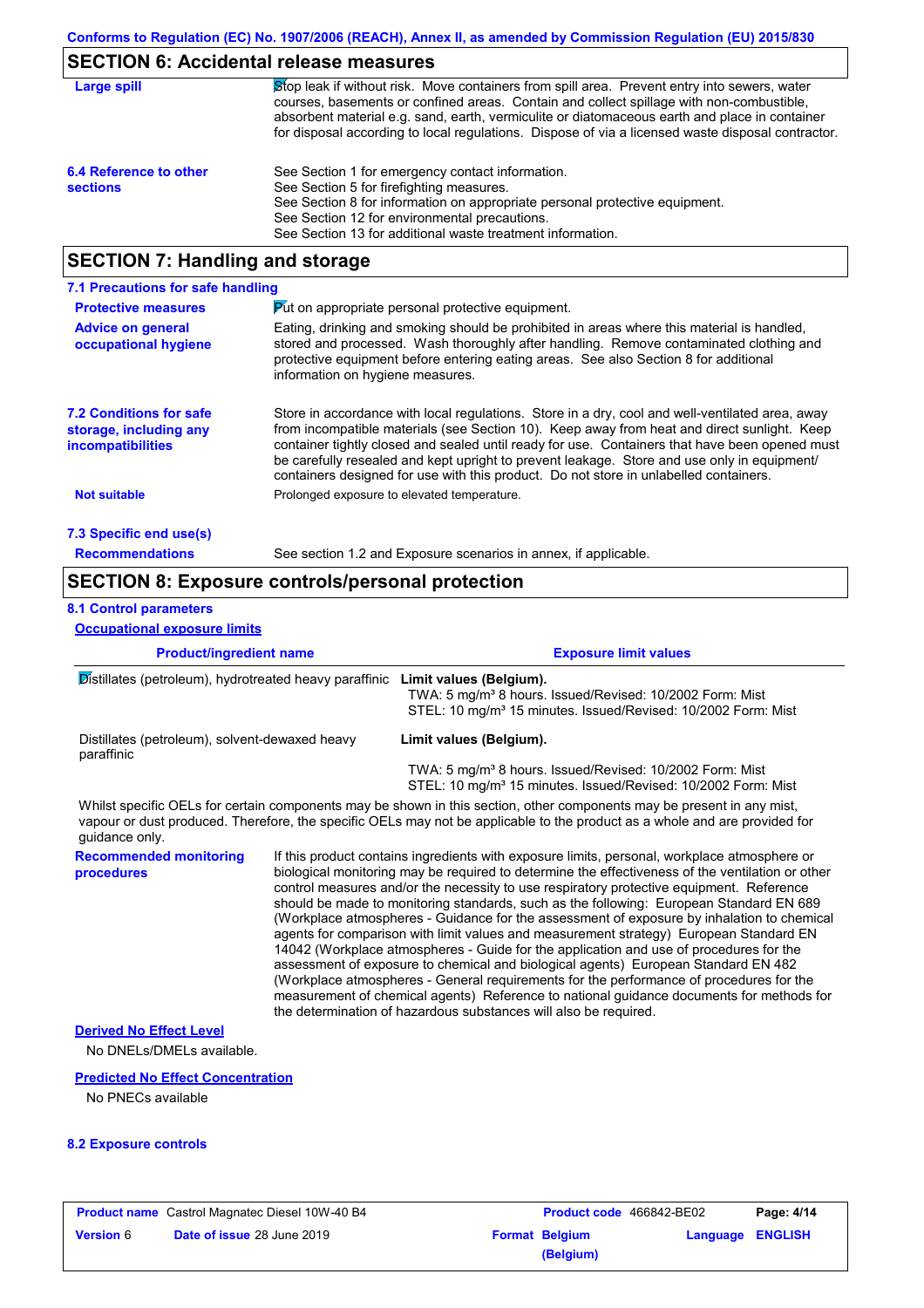# **SECTION 8: Exposure controls/personal protection**

| <b>Appropriate engineering</b><br><b>controls</b> | Provide exhaust ventilation or other engineering controls to keep the relevant airborne<br>concentrations below their respective occupational exposure limits.<br>All activities involving chemicals should be assessed for their risks to health, to ensure<br>exposures are adequately controlled. Personal protective equipment should only be considered<br>after other forms of control measures (e.g. engineering controls) have been suitably evaluated.<br>Personal protective equipment should conform to appropriate standards, be suitable for use, be<br>kept in good condition and properly maintained.<br>Your supplier of personal protective equipment should be consulted for advice on selection and<br>appropriate standards. For further information contact your national organisation for standards.<br>The final choice of protective equipment will depend upon a risk assessment. It is important to<br>ensure that all items of personal protective equipment are compatible. |
|---------------------------------------------------|---------------------------------------------------------------------------------------------------------------------------------------------------------------------------------------------------------------------------------------------------------------------------------------------------------------------------------------------------------------------------------------------------------------------------------------------------------------------------------------------------------------------------------------------------------------------------------------------------------------------------------------------------------------------------------------------------------------------------------------------------------------------------------------------------------------------------------------------------------------------------------------------------------------------------------------------------------------------------------------------------------|
| <b>Individual protection measures</b>             |                                                                                                                                                                                                                                                                                                                                                                                                                                                                                                                                                                                                                                                                                                                                                                                                                                                                                                                                                                                                         |
| <b>Hygiene measures</b>                           | Wash hands, forearms and face thoroughly after handling chemical products, before eating,<br>smoking and using the lavatory and at the end of the working period. Ensure that eyewash<br>stations and safety showers are close to the workstation location.                                                                                                                                                                                                                                                                                                                                                                                                                                                                                                                                                                                                                                                                                                                                             |
| <b>Respiratory protection</b>                     | In case of insufficient ventilation, wear suitable respiratory equipment.<br>The correct choice of respiratory protection depends upon the chemicals being handled, the<br>conditions of work and use, and the condition of the respiratory equipment. Safety procedures<br>should be developed for each intended application. Respiratory protection equipment should<br>therefore be chosen in consultation with the supplier/manufacturer and with a full assessment<br>of the working conditions.                                                                                                                                                                                                                                                                                                                                                                                                                                                                                                   |
| <b>Eye/face protection</b>                        | Safety glasses with side shields.                                                                                                                                                                                                                                                                                                                                                                                                                                                                                                                                                                                                                                                                                                                                                                                                                                                                                                                                                                       |
| <b>Skin protection</b>                            |                                                                                                                                                                                                                                                                                                                                                                                                                                                                                                                                                                                                                                                                                                                                                                                                                                                                                                                                                                                                         |
| <b>Hand protection</b>                            | <b>General Information:</b>                                                                                                                                                                                                                                                                                                                                                                                                                                                                                                                                                                                                                                                                                                                                                                                                                                                                                                                                                                             |
|                                                   | Because specific work environments and material handling practices vary, safety procedures<br>should be developed for each intended application. The correct choice of protective gloves<br>depends upon the chemicals being handled, and the conditions of work and use. Most gloves<br>provide protection for only a limited time before they must be discarded and replaced (even the<br>best chemically resistant gloves will break down after repeated chemical exposures).                                                                                                                                                                                                                                                                                                                                                                                                                                                                                                                        |
|                                                   | Gloves should be chosen in consultation with the supplier / manufacturer and taking account of<br>a full assessment of the working conditions.                                                                                                                                                                                                                                                                                                                                                                                                                                                                                                                                                                                                                                                                                                                                                                                                                                                          |
|                                                   | Recommended: Nitrile gloves.<br><b>Breakthrough time:</b>                                                                                                                                                                                                                                                                                                                                                                                                                                                                                                                                                                                                                                                                                                                                                                                                                                                                                                                                               |
|                                                   | Breakthrough time data are generated by glove manufacturers under laboratory test conditions<br>and represent how long a glove can be expected to provide effective permeation resistance. It<br>is important when following breakthrough time recommendations that actual workplace<br>conditions are taken into account. Always consult with your glove supplier for up-to-date<br>technical information on breakthrough times for the recommended glove type.<br>Our recommendations on the selection of gloves are as follows:                                                                                                                                                                                                                                                                                                                                                                                                                                                                      |
|                                                   | Continuous contact:                                                                                                                                                                                                                                                                                                                                                                                                                                                                                                                                                                                                                                                                                                                                                                                                                                                                                                                                                                                     |
|                                                   | Gloves with a minimum breakthrough time of 240 minutes, or >480 minutes if suitable gloves<br>can be obtained.<br>If suitable gloves are not available to offer that level of protection, gloves with shorter<br>breakthrough times may be acceptable as long as appropriate glove maintenance and<br>replacement regimes are determined and adhered to.                                                                                                                                                                                                                                                                                                                                                                                                                                                                                                                                                                                                                                                |
|                                                   | Short-term / splash protection:                                                                                                                                                                                                                                                                                                                                                                                                                                                                                                                                                                                                                                                                                                                                                                                                                                                                                                                                                                         |
|                                                   | Recommended breakthrough times as above.<br>It is recognised that for short-term, transient exposures, gloves with shorter breakthrough times<br>may commonly be used. Therefore, appropriate maintenance and replacement regimes must<br>be determined and rigorously followed.                                                                                                                                                                                                                                                                                                                                                                                                                                                                                                                                                                                                                                                                                                                        |
|                                                   | <b>Glove Thickness:</b>                                                                                                                                                                                                                                                                                                                                                                                                                                                                                                                                                                                                                                                                                                                                                                                                                                                                                                                                                                                 |
|                                                   | For general applications, we recommend gloves with a thickness typically greater than 0.35 mm.                                                                                                                                                                                                                                                                                                                                                                                                                                                                                                                                                                                                                                                                                                                                                                                                                                                                                                          |
|                                                   | It should be emphasised that glove thickness is not necessarily a good predictor of glove<br>resistance to a specific chemical, as the permeation efficiency of the glove will be dependent<br>on the exact composition of the glove material. Therefore, glove selection should also be based<br>on consideration of the task requirements and knowledge of breakthrough times.<br>Glove thickness may also vary depending on the glove manufacturer, the glove type and the<br>glove model. Therefore, the manufacturers' technical data should always be taken into account<br>to ensure selection of the most appropriate glove for the task.<br>0.0010000                                                                                                                                                                                                                                                                                                                                          |

| <b>Product name</b> Castrol Magnatec Diesel 10W-40 B4 |                                   | <b>Product code</b> 466842-BE02 |                       | Page: 5/14       |  |
|-------------------------------------------------------|-----------------------------------|---------------------------------|-----------------------|------------------|--|
| <b>Version 6</b>                                      | <b>Date of issue 28 June 2019</b> |                                 | <b>Format Belgium</b> | Language ENGLISH |  |
|                                                       |                                   |                                 | (Belgium)             |                  |  |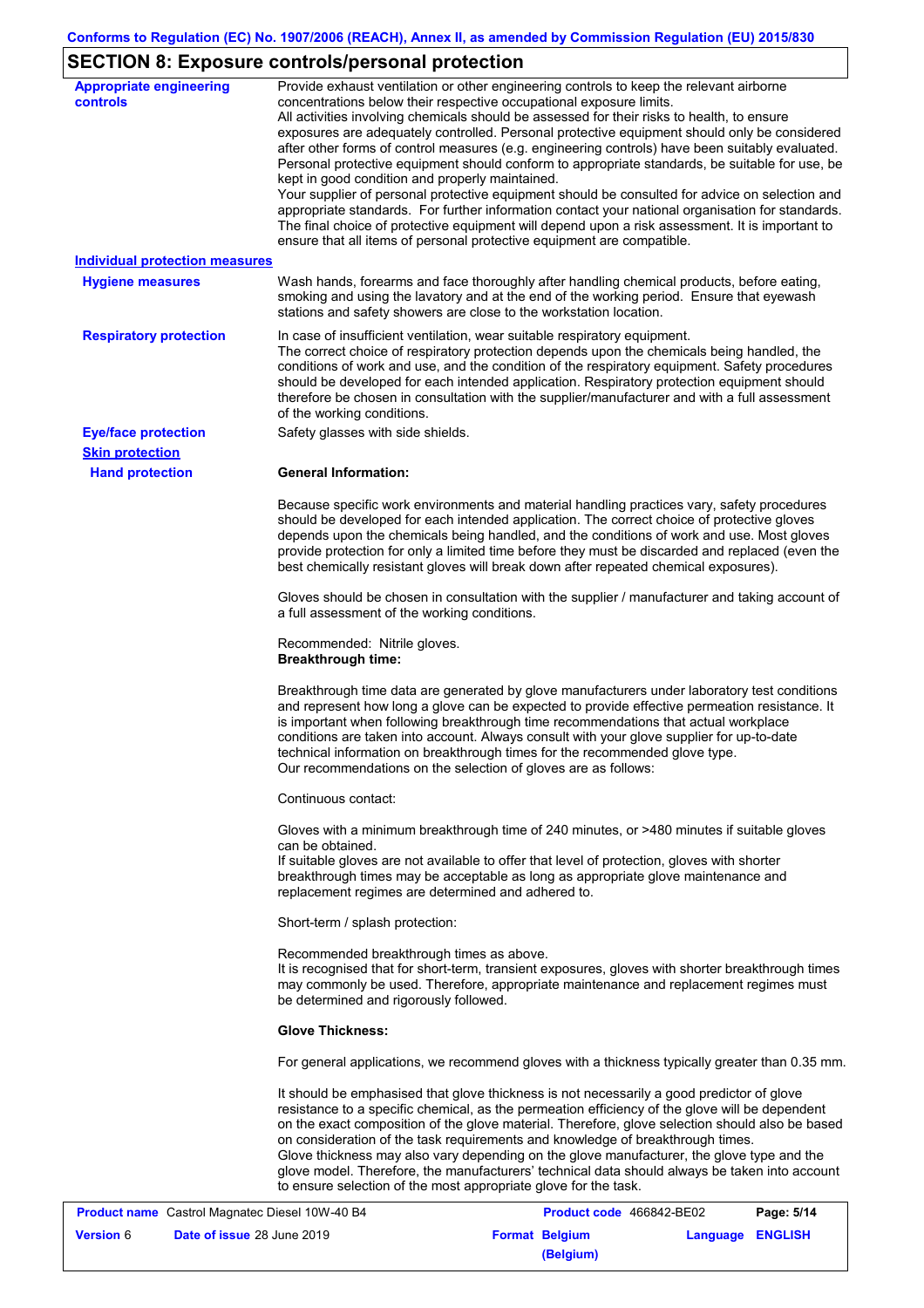# **SECTION 8: Exposure controls/personal protection**

|                                           | Note: Depending on the activity being conducted, gloves of varying thickness may be required<br>for specific tasks. For example:                                                                                                                                                                                                                                                                                                                                                                                                                                                                                                                                                      |
|-------------------------------------------|---------------------------------------------------------------------------------------------------------------------------------------------------------------------------------------------------------------------------------------------------------------------------------------------------------------------------------------------------------------------------------------------------------------------------------------------------------------------------------------------------------------------------------------------------------------------------------------------------------------------------------------------------------------------------------------|
|                                           | • Thinner gloves (down to 0.1 mm or less) may be required where a high degree of manual<br>dexterity is needed. However, these gloves are only likely to give short duration protection and<br>would normally be just for single use applications, then disposed of.                                                                                                                                                                                                                                                                                                                                                                                                                  |
|                                           | • Thicker gloves (up to 3 mm or more) may be required where there is a mechanical (as well<br>as a chemical) risk i.e. where there is abrasion or puncture potential.                                                                                                                                                                                                                                                                                                                                                                                                                                                                                                                 |
| <b>Skin and body</b>                      | Use of protective clothing is good industrial practice.<br>Personal protective equipment for the body should be selected based on the task being<br>performed and the risks involved and should be approved by a specialist before handling this<br>product.<br>Cotton or polyester/cotton overalls will only provide protection against light superficial<br>contamination that will not soak through to the skin. Overalls should be laundered on a regular<br>basis. When the risk of skin exposure is high (e.g. when cleaning up spillages or if there is a<br>risk of splashing) then chemical resistant aprons and/or impervious chemical suits and boots<br>will be required. |
| <b>Refer to standards:</b>                | Respiratory protection: EN 529<br>Gloves: EN 420, EN 374<br>Eye protection: EN 166<br>Filtering half-mask: EN 149<br>Filtering half-mask with valve: EN 405<br>Half-mask: EN 140 plus filter<br>Full-face mask: EN 136 plus filter<br>Particulate filters: EN 143<br>Gas/combined filters: EN 14387                                                                                                                                                                                                                                                                                                                                                                                   |
| <b>Environmental exposure</b><br>controls | Emissions from ventilation or work process equipment should be checked to ensure they<br>comply with the requirements of environmental protection legislation. In some cases, fume<br>scrubbers, filters or engineering modifications to the process equipment will be necessary to<br>reduce emissions to acceptable levels.                                                                                                                                                                                                                                                                                                                                                         |

# **SECTION 9: Physical and chemical properties**

| 9.1 Information on basic physical and chemical properties |                                                                                         |
|-----------------------------------------------------------|-----------------------------------------------------------------------------------------|
| <b>Appearance</b>                                         |                                                                                         |
| <b>Physical state</b>                                     | Liquid.                                                                                 |
| <b>Colour</b>                                             | Amber. [Light]                                                                          |
| <b>Odour</b>                                              | Not available.                                                                          |
| <b>Odour threshold</b>                                    | Not available.                                                                          |
| pH                                                        | Not available.                                                                          |
| <b>Melting point/freezing point</b>                       | Not available.                                                                          |
| <b>Initial boiling point and boiling</b><br>range         | Not available.                                                                          |
| <b>Pour point</b>                                         | -42 $\degree$ C                                                                         |
| <b>Flash point</b>                                        | Closed cup: 204°C (399.2°F) [Pensky-Martens.]<br>Open cup: 242°C (467.6°F) [Cleveland.] |
| <b>Evaporation rate</b>                                   | Not available.                                                                          |
| <b>Flammability (solid, gas)</b>                          | Not available.                                                                          |
| <b>Upper/lower flammability or</b><br>explosive limits    | Not available.                                                                          |
| <b>Vapour pressure</b>                                    | Not available.                                                                          |
| <b>Vapour density</b>                                     | Not available.                                                                          |
| <b>Relative density</b>                                   | Not available.                                                                          |
| <b>Density</b>                                            | <1000 kg/m <sup>3</sup> (<1 g/cm <sup>3</sup> ) at 15 <sup>°</sup> C                    |
| <b>Solubility(ies)</b>                                    | insoluble in water.                                                                     |
| <b>Partition coefficient: n-octanol/</b><br>water         | Not available.                                                                          |
| <b>Auto-ignition temperature</b>                          | Not available.                                                                          |
| <b>Decomposition temperature</b>                          | Not available.                                                                          |
|                                                           |                                                                                         |

| <b>Product name</b> Castrol Magnatec Diesel 10W-40 B4 |                                   | <b>Product code</b> 466842-BE02 |                       | Page: 6/14              |  |
|-------------------------------------------------------|-----------------------------------|---------------------------------|-----------------------|-------------------------|--|
| <b>Version 6</b>                                      | <b>Date of issue 28 June 2019</b> |                                 | <b>Format Belgium</b> | <b>Language ENGLISH</b> |  |
|                                                       |                                   |                                 | (Belgium)             |                         |  |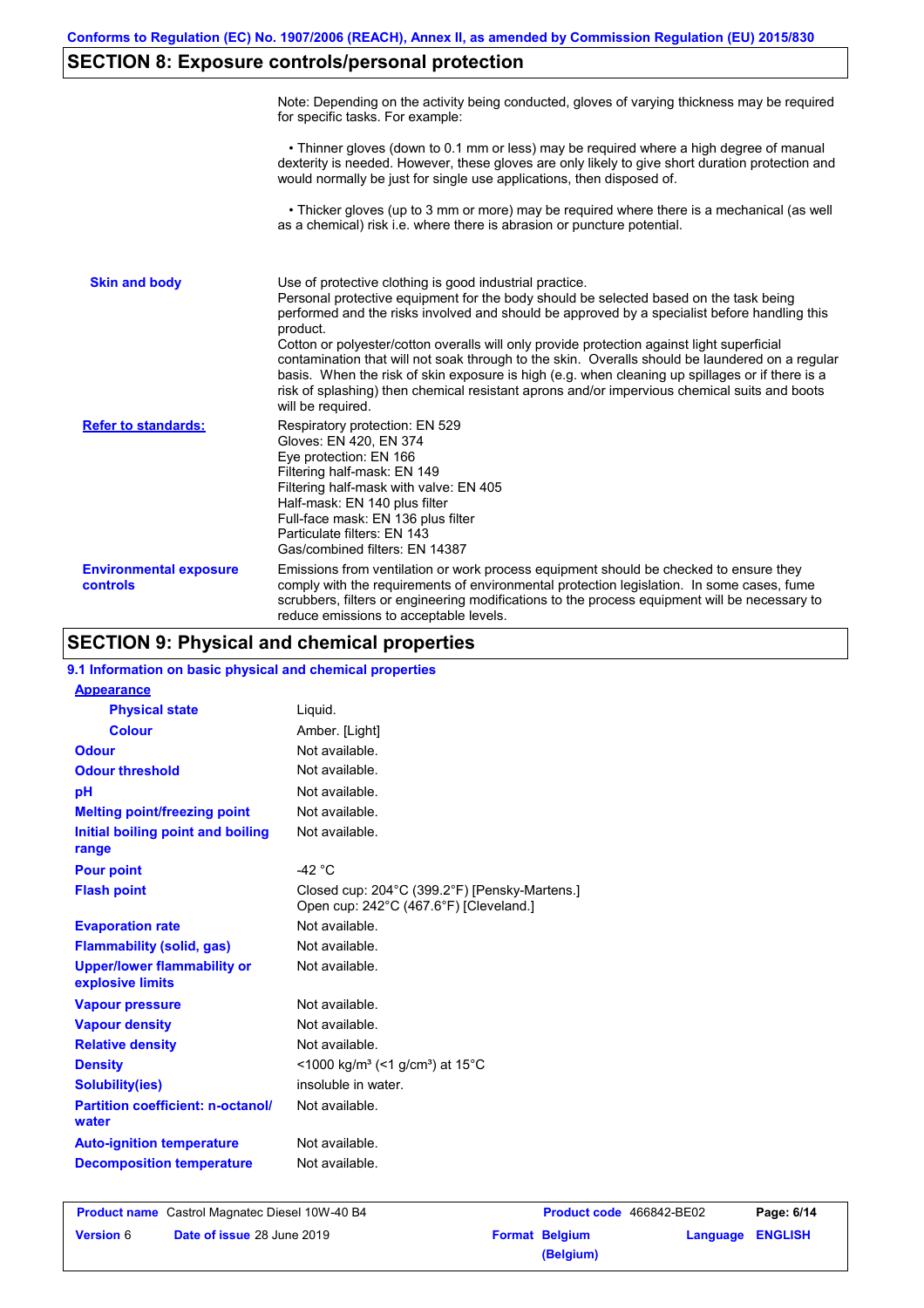# **SECTION 9: Physical and chemical properties**

| <b>Viscosity</b>            | Kinematic: $99.9$ mm <sup>2</sup> /s ( $99.9$ cSt) at $40^{\circ}$ C<br>Kinematic: 14.6 mm <sup>2</sup> /s (14.6 cSt) at $100^{\circ}$ C |
|-----------------------------|------------------------------------------------------------------------------------------------------------------------------------------|
| <b>Explosive properties</b> | Not available.                                                                                                                           |
| <b>Oxidising properties</b> | Not available.                                                                                                                           |

### **9.2 Other information**

No additional information.

|                                                   | <b>SECTION 10: Stability and reactivity</b>                                                                                                                             |  |  |
|---------------------------------------------------|-------------------------------------------------------------------------------------------------------------------------------------------------------------------------|--|--|
| <b>10.1 Reactivity</b>                            | No specific test data available for this product. Refer to Conditions to avoid and Incompatible<br>materials for additional information.                                |  |  |
| <b>10.2 Chemical stability</b>                    | The product is stable.                                                                                                                                                  |  |  |
| <b>10.3 Possibility of</b><br>hazardous reactions | Under normal conditions of storage and use, hazardous reactions will not occur.<br>Under normal conditions of storage and use, hazardous polymerisation will not occur. |  |  |
| <b>10.4 Conditions to avoid</b>                   | Avoid all possible sources of ignition (spark or flame).                                                                                                                |  |  |
| 10.5 Incompatible materials                       | Reactive or incompatible with the following materials: oxidising materials.                                                                                             |  |  |
| <b>10.6 Hazardous</b><br>decomposition products   | Under normal conditions of storage and use, hazardous decomposition products should not be<br>produced.                                                                 |  |  |

# **SECTION 11: Toxicological information**

| 11.1 Information on toxicological effects             |                                                                                                                                                                                                                                                                                                                                                                                                                 |
|-------------------------------------------------------|-----------------------------------------------------------------------------------------------------------------------------------------------------------------------------------------------------------------------------------------------------------------------------------------------------------------------------------------------------------------------------------------------------------------|
| <b>Acute toxicity estimates</b>                       |                                                                                                                                                                                                                                                                                                                                                                                                                 |
| Not available.                                        |                                                                                                                                                                                                                                                                                                                                                                                                                 |
| <b>Information on likely</b><br>routes of exposure    | Routes of entry anticipated: Dermal, Inhalation.                                                                                                                                                                                                                                                                                                                                                                |
| <b>Potential acute health effects</b>                 |                                                                                                                                                                                                                                                                                                                                                                                                                 |
| <b>Inhalation</b>                                     | <b>Exposure to decomposition products may cause a health hazard.</b> Serious effects may be<br>delayed following exposure.                                                                                                                                                                                                                                                                                      |
| <b>Ingestion</b>                                      | No known significant effects or critical hazards.                                                                                                                                                                                                                                                                                                                                                               |
| <b>Skin contact</b>                                   | Defatting to the skin. May cause skin dryness and irritation.                                                                                                                                                                                                                                                                                                                                                   |
| <b>Eye contact</b>                                    | Mot classified as an eye irritant. Based on data available for this or related materials.                                                                                                                                                                                                                                                                                                                       |
|                                                       | Symptoms related to the physical, chemical and toxicological characteristics                                                                                                                                                                                                                                                                                                                                    |
| <b>Inhalation</b>                                     | No specific data.                                                                                                                                                                                                                                                                                                                                                                                               |
| <b>Ingestion</b>                                      | No specific data.                                                                                                                                                                                                                                                                                                                                                                                               |
| <b>Skin contact</b>                                   | Adverse symptoms may include the following:<br>irritation<br>dryness<br>cracking                                                                                                                                                                                                                                                                                                                                |
| <b>Eye contact</b>                                    | No specific data.                                                                                                                                                                                                                                                                                                                                                                                               |
|                                                       | Delayed and immediate effects as well as chronic effects from short and long-term exposure                                                                                                                                                                                                                                                                                                                      |
| <b>Inhalation</b>                                     | Overexposure to the inhalation of airborne droplets or aerosols may cause irritation of the<br>respiratory tract.                                                                                                                                                                                                                                                                                               |
| <b>Ingestion</b>                                      | Ingestion of large quantities may cause nausea and diarrhoea.                                                                                                                                                                                                                                                                                                                                                   |
| <b>Skin contact</b>                                   | Prolonged or repeated contact can defat the skin and lead to irritation and/or dermatitis.                                                                                                                                                                                                                                                                                                                      |
| <b>Eye contact</b>                                    | Potential risk of transient stinging or redness if accidental eye contact occurs.                                                                                                                                                                                                                                                                                                                               |
| <b>Potential chronic health effects</b>               |                                                                                                                                                                                                                                                                                                                                                                                                                 |
| <b>General</b>                                        | <b>USED ENGINE OILS</b><br>Combustion products resulting from the operation of internal combustion engines contaminate<br>engine oils during use. Used engine oil may contain hazardous components which have the<br>potential to cause skin cancer. Frequent or prolonged contact with all types and makes of used<br>engine oil must therefore be avoided and a high standard of personal hygiene maintained. |
| <b>Carcinogenicity</b>                                | No known significant effects or critical hazards.                                                                                                                                                                                                                                                                                                                                                               |
| <b>Mutagenicity</b>                                   | No known significant effects or critical hazards.                                                                                                                                                                                                                                                                                                                                                               |
| <b>Developmental effects</b>                          | No known significant effects or critical hazards.                                                                                                                                                                                                                                                                                                                                                               |
| <b>Product name</b> Castrol Magnatec Diesel 10W-40 B4 | Product code 466842-BE02<br>Page: 7/14                                                                                                                                                                                                                                                                                                                                                                          |
| <b>Version 6</b><br>Date of issue 28 June 2019        | <b>Format Belgium</b><br><b>ENGLISH</b><br><b>Language</b><br>(Belgium)                                                                                                                                                                                                                                                                                                                                         |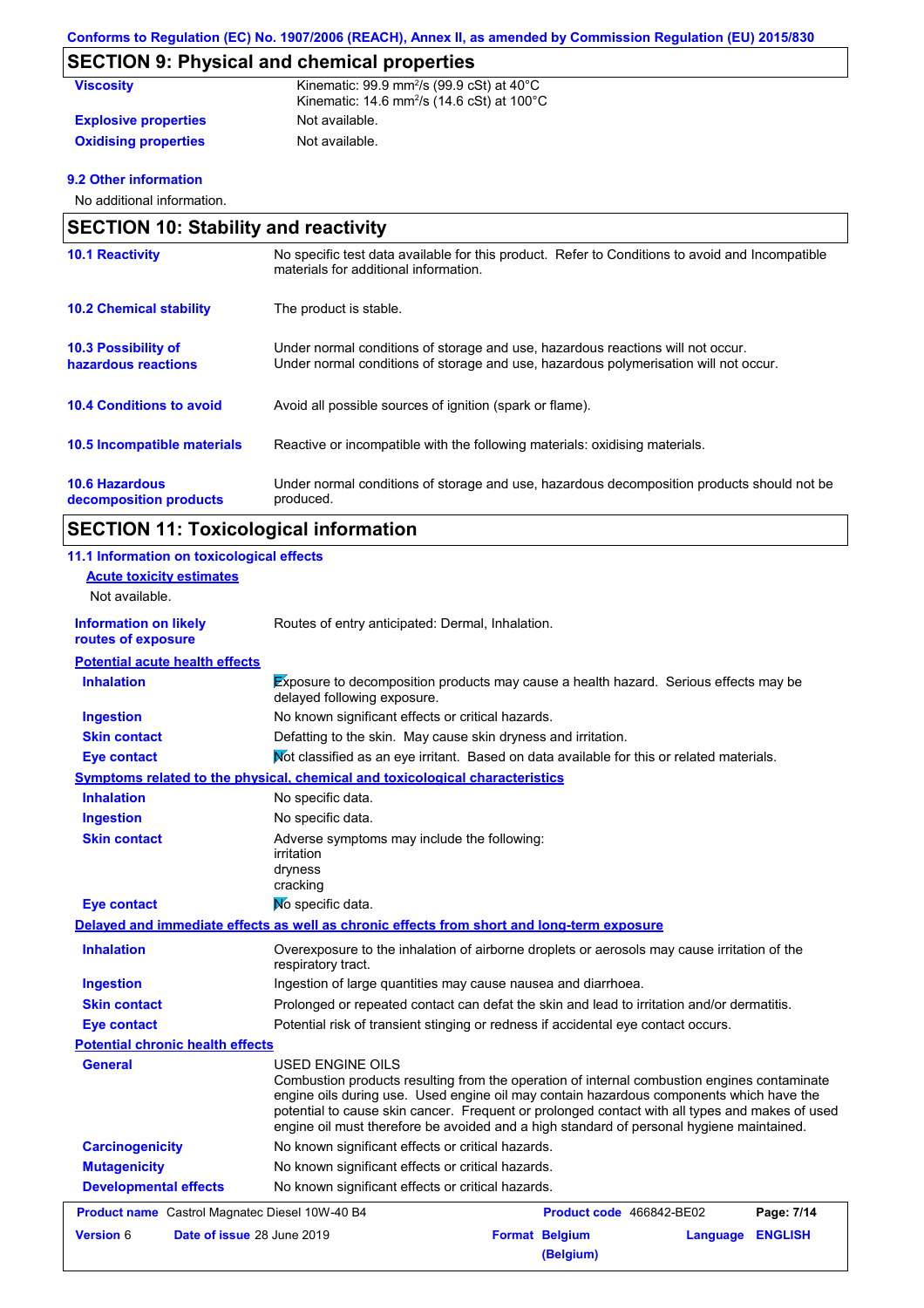## **SECTION 11: Toxicological information**

**Fertility effects** No known significant effects or critical hazards.

### **SECTION 12: Ecological information**

#### **12.1 Toxicity**

**Environmental hazards** Not classified as dangerous

Product not classified for environmental effects. Based on data available for this or related materials.

#### **12.2 Persistence and degradability**

Expected to be biodegradable.

#### **12.3 Bioaccumulative potential**

This product is not expected to bioaccumulate through food chains in the environment.

| <b>12.4 Mobility in soil</b>                            |                                                                      |
|---------------------------------------------------------|----------------------------------------------------------------------|
| <b>Soil/water partition</b><br><b>coefficient (Koc)</b> | Not available.                                                       |
| <b>Mobility</b>                                         | Spillages may penetrate the soil causing ground water contamination. |

#### **12.5 Results of PBT and vPvB assessment**

Product does not meet the criteria for PBT or vPvB according to Regulation (EC) No. 1907/2006, Annex XIII.

#### **12.6 Other adverse effects**

**Other ecological information**

Spills may form a film on water surfaces causing physical damage to organisms. Oxygen transfer could also be impaired.

## **SECTION 13: Disposal considerations**

#### **13.1 Waste treatment methods**

#### **Product**

Where possible, arrange for product to be recycled. Dispose of via an authorised person/ licensed waste disposal contractor in accordance with local regulations.

## **Hazardous waste** Yes.

**Methods of disposal**

| European waste catalogue (EWC) |                                                                 |  |
|--------------------------------|-----------------------------------------------------------------|--|
| <b>Waste code</b>              | <b>Waste designation</b>                                        |  |
| l 13 02 05*                    | mineral-based non-chlorinated engine, gear and lubricating oils |  |

However, deviation from the intended use and/or the presence of any potential contaminants may require an alternative waste disposal code to be assigned by the end user.

#### **Packaging Methods of disposal Special precautions** Where possible, arrange for product to be recycled. Dispose of via an authorised person/ licensed waste disposal contractor in accordance with local regulations.  $\overline{\mathbf{F}}$ his material and its container must be disposed of in a safe way. Care should be taken when handling emptied containers that have not been cleaned or rinsed out. Empty containers or liners may retain some product residues. Empty containers represent a fire hazard as they may contain flammable product residues and vapour. Never weld, solder or braze empty containers. Avoid dispersal of spilt material and runoff and contact with soil, waterways, drains and sewers. **References** Commission 2014/955/EU Directive 2008/98/EC

## **SECTION 14: Transport information**

|                                           | <b>ADR/RID</b>                                        | <b>ADN</b>     | <b>IMDG</b>                        | <b>IATA</b>                |
|-------------------------------------------|-------------------------------------------------------|----------------|------------------------------------|----------------------------|
| 14.1 UN number                            | Not regulated.                                        | Not regulated. | Not regulated.                     | Not regulated.             |
| 14.2 UN proper<br>shipping name           |                                                       |                |                                    |                            |
| <b>14.3 Transport</b><br>hazard class(es) |                                                       |                |                                    |                            |
|                                           | <b>Product name</b> Castrol Magnatec Diesel 10W-40 B4 |                | Product code 466842-BE02           | Page: 8/14                 |
| <b>Version 6</b>                          | Date of issue 28 June 2019                            |                | <b>Format Belgium</b><br>(Belgium) | <b>ENGLISH</b><br>Language |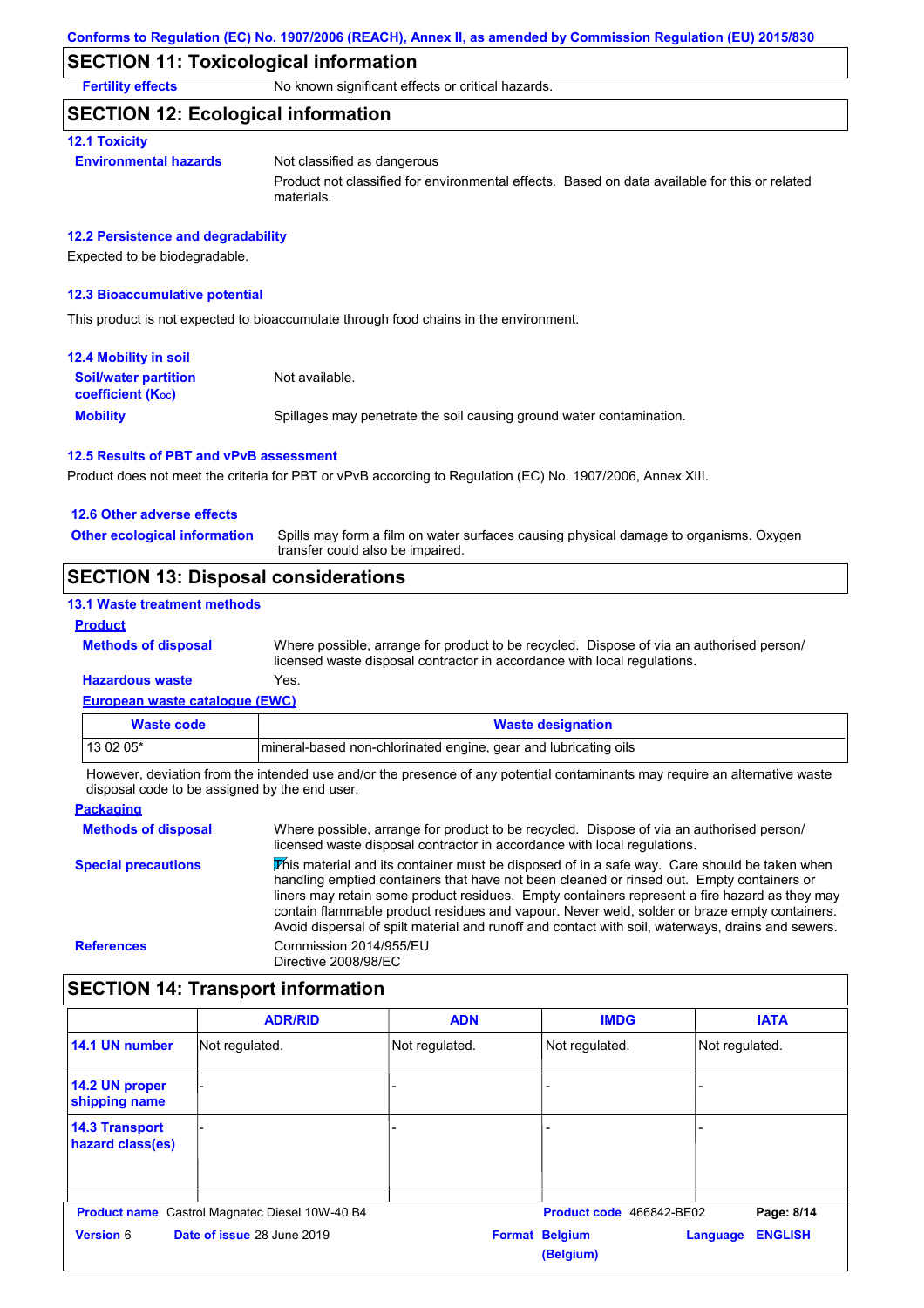# **SECTION 14: Transport information**

| 14.4 Packing<br>group                   |      |     |     |      |  |
|-----------------------------------------|------|-----|-----|------|--|
| 14.5<br><b>Environmental</b><br>hazards | INo. | No. | No. | lNo. |  |
| <b>Additional</b><br>information        |      |     |     |      |  |

**14.6 Special precautions for user** Not available.

**14.7 Transport in bulk according to Annex II of Marpol and the IBC Code** Not available.

# **SECTION 15: Regulatory information**

**15.1 Safety, health and environmental regulations/legislation specific for the substance or mixture**

### **EU Regulation (EC) No. 1907/2006 (REACH)**

#### **Annex XIV - List of substances subject to authorisation**

#### **Annex XIV**

None of the components are listed.

**Substances of very high concern**

None of the components are listed.

# **Other regulations**

| <b>REACH Status</b>                                             | The company, as identified in Section 1, sells this product in the EU in compliance with the<br>current requirements of REACH. |
|-----------------------------------------------------------------|--------------------------------------------------------------------------------------------------------------------------------|
| <b>United States inventory</b><br>(TSCA 8b)                     | All components are active or exempted.                                                                                         |
| <b>Australia inventory (AICS)</b>                               | All components are listed or exempted.                                                                                         |
| <b>Canada inventory</b>                                         | All components are listed or exempted.                                                                                         |
| <b>China inventory (IECSC)</b>                                  | All components are listed or exempted.                                                                                         |
| <b>Japan inventory (ENCS)</b>                                   | All components are listed or exempted.                                                                                         |
| <b>Korea inventory (KECI)</b>                                   | All components are listed or exempted.                                                                                         |
| <b>Philippines inventory</b><br>(PICCS)                         | All components are listed or exempted.                                                                                         |
| <b>Taiwan Chemical</b><br><b>Substances Inventory</b><br>(TCSI) | All components are listed or exempted.                                                                                         |
| Ozone depleting substances (1005/2009/EU)                       |                                                                                                                                |
| Not listed.                                                     |                                                                                                                                |
| Prior Informed Consent (PIC) (649/2012/EU)                      |                                                                                                                                |
| Not listed.                                                     |                                                                                                                                |

#### **Seveso Directive**

This product is not controlled under the Seveso Directive.

| <b>15.2 Chemical safety</b> | A Chemical Safety Assessment has been carried out for one or more of the substances within  |
|-----------------------------|---------------------------------------------------------------------------------------------|
| assessment                  | this mixture. A Chemical Safety Assessment has not been carried out for the mixture itself. |

# **SECTION 16: Other information**

| <b>Abbreviations and acronyms</b>                     | Inland Waterway<br>Road<br>ATE = Acute Toxicity Estimate<br>BCF = Bioconcentration Factor<br>CAS = Chemical Abstracts Service | ADN = European Provisions concerning the International Carriage of Dangerous Goods by<br>ADR = The European Agreement concerning the International Carriage of Dangerous Goods by<br>CLP = Classification, Labelling and Packaging Regulation [Regulation (EC) No. 1272/2008] |  |
|-------------------------------------------------------|-------------------------------------------------------------------------------------------------------------------------------|-------------------------------------------------------------------------------------------------------------------------------------------------------------------------------------------------------------------------------------------------------------------------------|--|
| <b>Product name</b> Castrol Magnatec Diesel 10W-40 B4 |                                                                                                                               | <b>Product code</b> 466842-BE02<br>Page: 9/14                                                                                                                                                                                                                                 |  |
| <b>Version 6</b>                                      | Date of issue 28 June 2019                                                                                                    | <b>ENGLISH</b><br><b>Format Belgium</b><br>Language<br>(Belgium)                                                                                                                                                                                                              |  |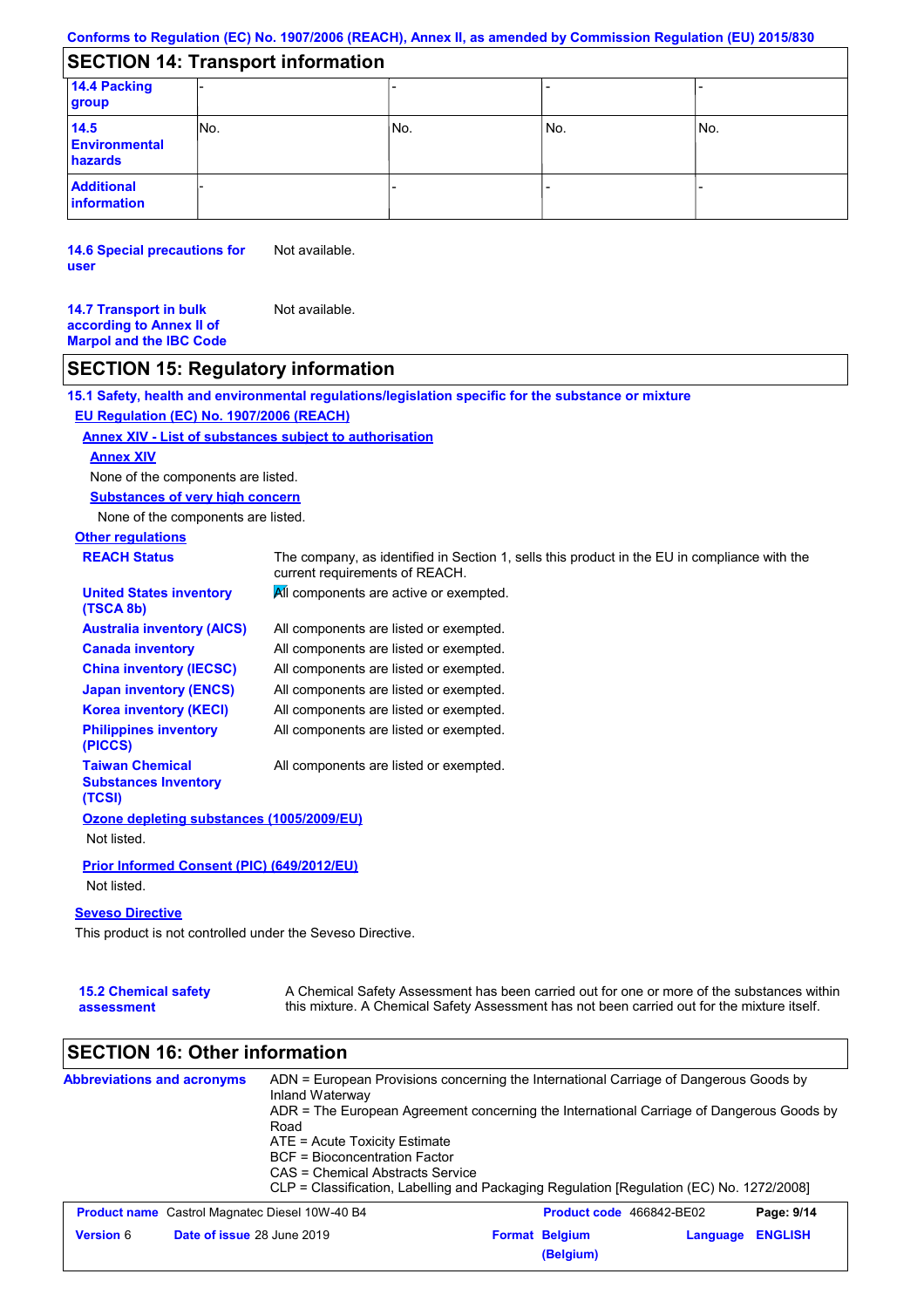## **SECTION 16: Other information**

CSA = Chemical Safety Assessment CSR = Chemical Safety Report DMEL = Derived Minimal Effect Level DNEL = Derived No Effect Level EINECS = European Inventory of Existing Commercial chemical Substances ES = Exposure Scenario EUH statement = CLP-specific Hazard statement EWC = European Waste Catalogue GHS = Globally Harmonized System of Classification and Labelling of Chemicals IATA = International Air Transport Association IBC = Intermediate Bulk Container IMDG = International Maritime Dangerous Goods LogPow = logarithm of the octanol/water partition coefficient MARPOL = International Convention for the Prevention of Pollution From Ships, 1973 as modified by the Protocol of 1978. ("Marpol" = marine pollution) OECD = Organisation for Economic Co-operation and Development PBT = Persistent, Bioaccumulative and Toxic PNEC = Predicted No Effect Concentration REACH = Registration, Evaluation, Authorisation and Restriction of Chemicals Regulation [Regulation (EC) No. 1907/2006] RID = The Regulations concerning the International Carriage of Dangerous Goods by Rail RRN = REACH Registration Number SADT = Self-Accelerating Decomposition Temperature SVHC = Substances of Very High Concern STOT-RE = Specific Target Organ Toxicity - Repeated Exposure STOT-SE = Specific Target Organ Toxicity - Single Exposure TWA = Time weighted average UN = United Nations UVCB = Complex hydrocarbon substance VOC = Volatile Organic Compound vPvB = Very Persistent and Very Bioaccumulative Varies = may contain one or more of the following 64741-88-4 / RRN 01-2119488706-23, 64741-89-5 / RRN 01-2119487067-30, 64741-95-3 / RRN 01-2119487081-40, 64741-96-4/ RRN 01-2119483621-38, 64742-01-4 / RRN 01-2119488707-21, 64742-44-5 / RRN 01-2119985177-24, 64742-45-6, 64742-52-5 / RRN 01-2119467170-45, 64742-53-6 / RRN 01-2119480375-34, 64742-54-7 / RRN 01-2119484627-25, 64742-55-8 / RRN 01-2119487077-29, 64742-56-9 / RRN 01-2119480132-48, 64742-57-0 / RRN 01-2119489287-22, 64742-58-1, 64742-62-7 / RRN 01-2119480472-38, 64742-63-8, 64742-65-0 / RRN 01-2119471299-27, 64742-70-7 / RRN 01-2119487080-42, 72623-85-9 / RRN 01-2119555262-43, 72623-86-0 / RRN 01-2119474878-16, 72623-87-1 / RRN 01-2119474889-13

**Procedure used to derive the classification according to Regulation (EC) No. 1272/2008 [CLP/GHS]**

| <b>Classification</b>                                   |                                                                                                       | <b>Justification</b>                                                                                                                        |
|---------------------------------------------------------|-------------------------------------------------------------------------------------------------------|---------------------------------------------------------------------------------------------------------------------------------------------|
| <b>Not classified.</b>                                  |                                                                                                       |                                                                                                                                             |
| <b>Full text of abbreviated H</b><br><b>statements</b>  | H315<br>H318<br>H411                                                                                  | Causes skin irritation.<br>Causes serious eye damage.<br>Toxic to aguatic life with long lasting effects.                                   |
| <b>Full text of classifications</b><br><b>[CLP/GHS]</b> | <b>Aguatic Chronic 2, H411</b><br>Eye Dam. 1, H318<br><b>Skin Irrit. 2. H315</b>                      | LONG-TERM (CHRONIC) AQUATIC HAZARD - Category 2<br>SERIOUS EYE DAMAGE/EYE IRRITATION - Category 1<br>SKIN CORROSION/IRRITATION - Category 2 |
| <b>History</b>                                          |                                                                                                       |                                                                                                                                             |
| Date of issue/Date of<br>revision                       | 28/06/2019.                                                                                           |                                                                                                                                             |
| Date of previous issue                                  | 29/03/2019.                                                                                           |                                                                                                                                             |
| <b>Prepared by</b>                                      | <b>Product Stewardship</b>                                                                            |                                                                                                                                             |
|                                                         | Villa di antara in famoretta netta della characcia della contrara di controllo in controllo controllo |                                                                                                                                             |

**Indicates information that has changed from previously issued version.**

#### **Notice to reader**

All reasonably practicable steps have been taken to ensure this data sheet and the health, safety and environmental information contained in it is accurate as of the date specified below. No warranty or representation, express or implied is made as to the accuracy or completeness of the data and information in this data sheet.

The data and advice given apply when the product is sold for the stated application or applications. You should not use the product other than for the stated application or applications without seeking advice from BP Group.

It is the user's obligation to evaluate and use this product safely and to comply with all applicable laws and regulations. The BP Group shall not be responsible for any damage or injury resulting from use, other than the stated product use of the material, from any failure to adhere to recommendations, or from any hazards inherent in the nature of the material. Purchasers of the product for supply to a third party for use at work, have a duty to take all necessary steps to ensure that any person handling or

|                  | <b>Product name</b> Castrol Magnatec Diesel 10W-40 B4 | Product code 466842-BE02 |                  | Page: 10/14 |
|------------------|-------------------------------------------------------|--------------------------|------------------|-------------|
| <b>Version 6</b> | <b>Date of issue 28 June 2019</b>                     | <b>Format Belgium</b>    | Language ENGLISH |             |
|                  |                                                       | (Belgium)                |                  |             |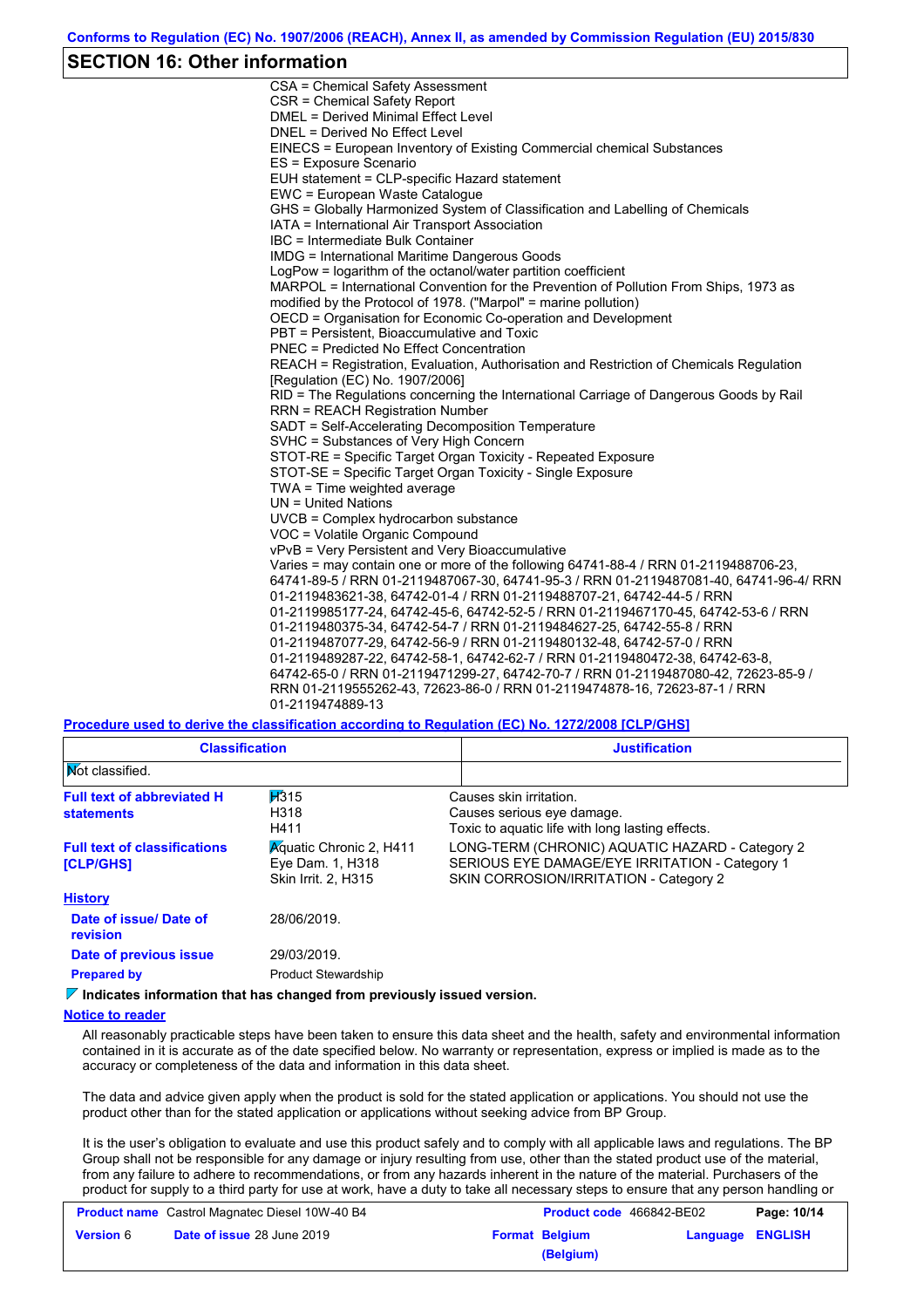# **SECTION 16: Other information**

using the product is provided with the information in this sheet. Employers have a duty to tell employees and others who may be affected of any hazards described in this sheet and of any precautions that should be taken. You can contact the BP Group to ensure that this document is the most current available. Alteration of this document is strictly prohibited.

|                  | <b>Product name</b> Castrol Magnatec Diesel 10W-40 B4 |
|------------------|-------------------------------------------------------|
| <b>Version 6</b> | <b>Date of issue 28 June 2019</b>                     |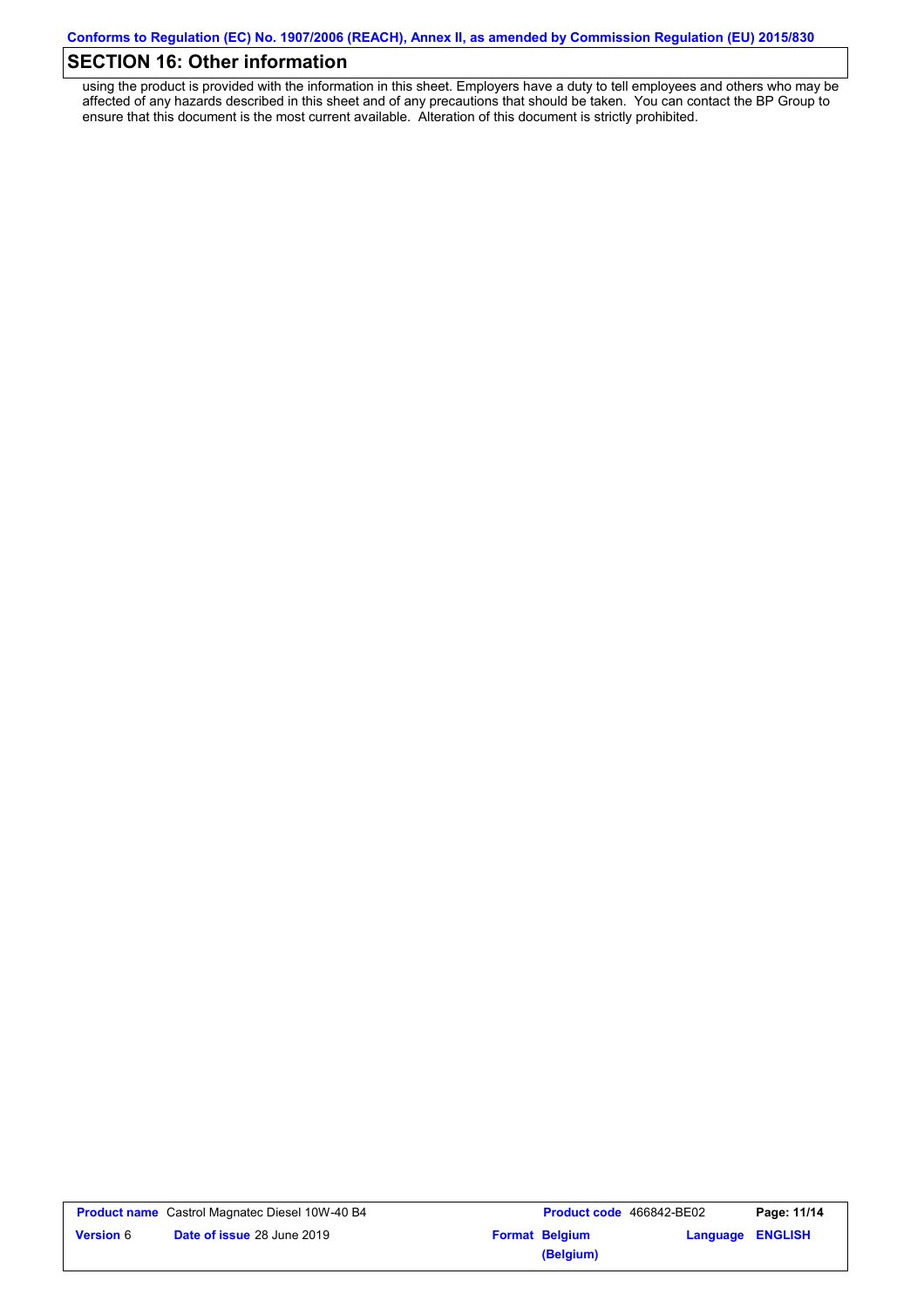|                  | <b>Product name</b> Castrol Magnatec Diesel 10W-40 B4 |
|------------------|-------------------------------------------------------|
| <b>Version 6</b> | <b>Date of issue 28 June 2019</b>                     |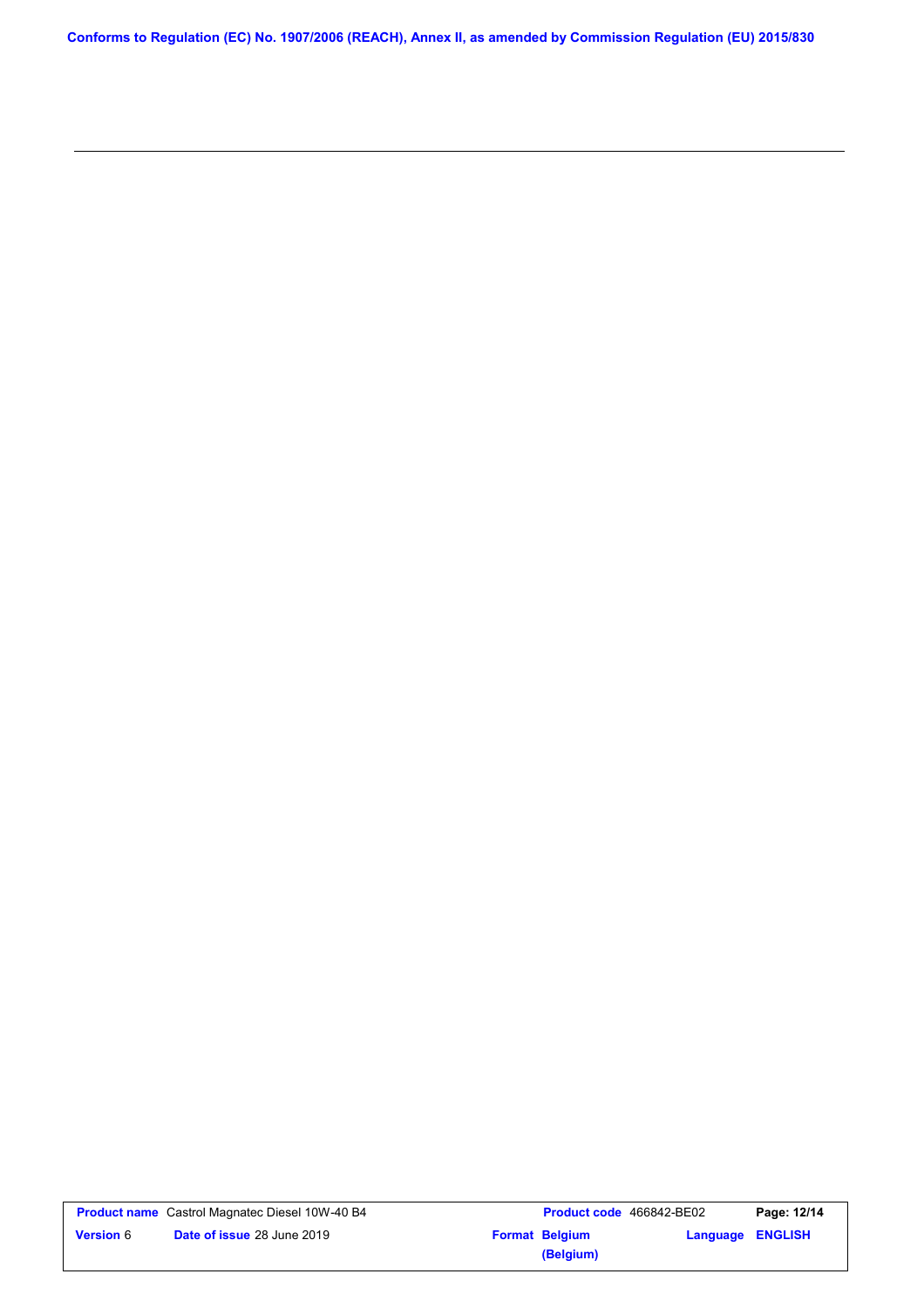|                  | <b>Product name</b> Castrol Magnatec Diesel 10W-40 B4 |
|------------------|-------------------------------------------------------|
| <b>Version 6</b> | <b>Date of issue 28 June 2019</b>                     |